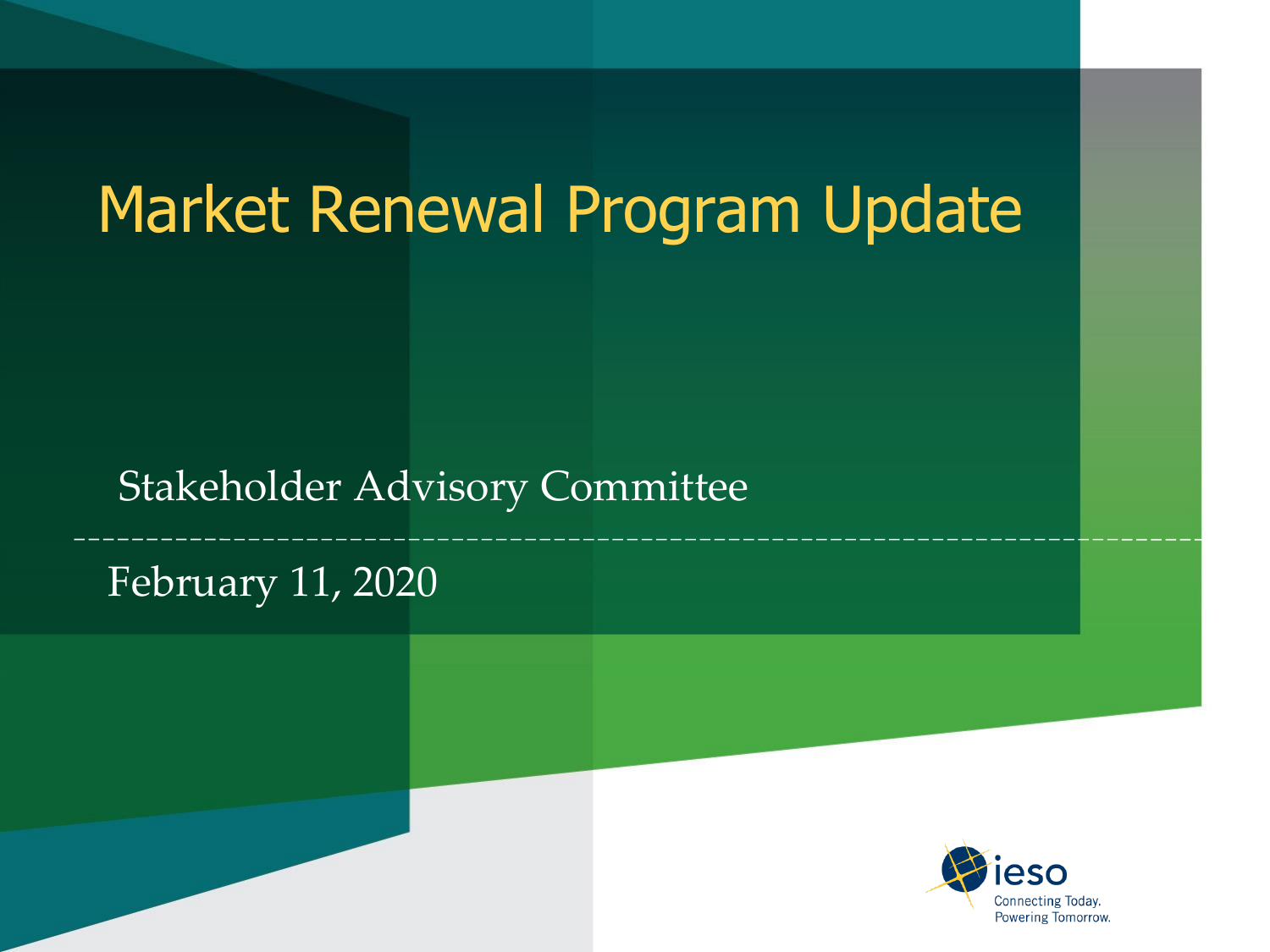# Recent Events / Updates

- Energy detailed design engagement approach
	- Technical sessions on specific topics prior to publishing draft detailed design documents ongoing
	- Offer engagement meetings on the full set of detailed design documents once published (occurred on Jan 28 & Feb 3)
- MRP Energy, status update
	- Focus for 2020 is continuing work on the design phase
	- Held nine successful engagement sessions since September
	- Later this year, upon completion of detailed design, begin engagement on the proposed market rules and manuals required to implement MRP

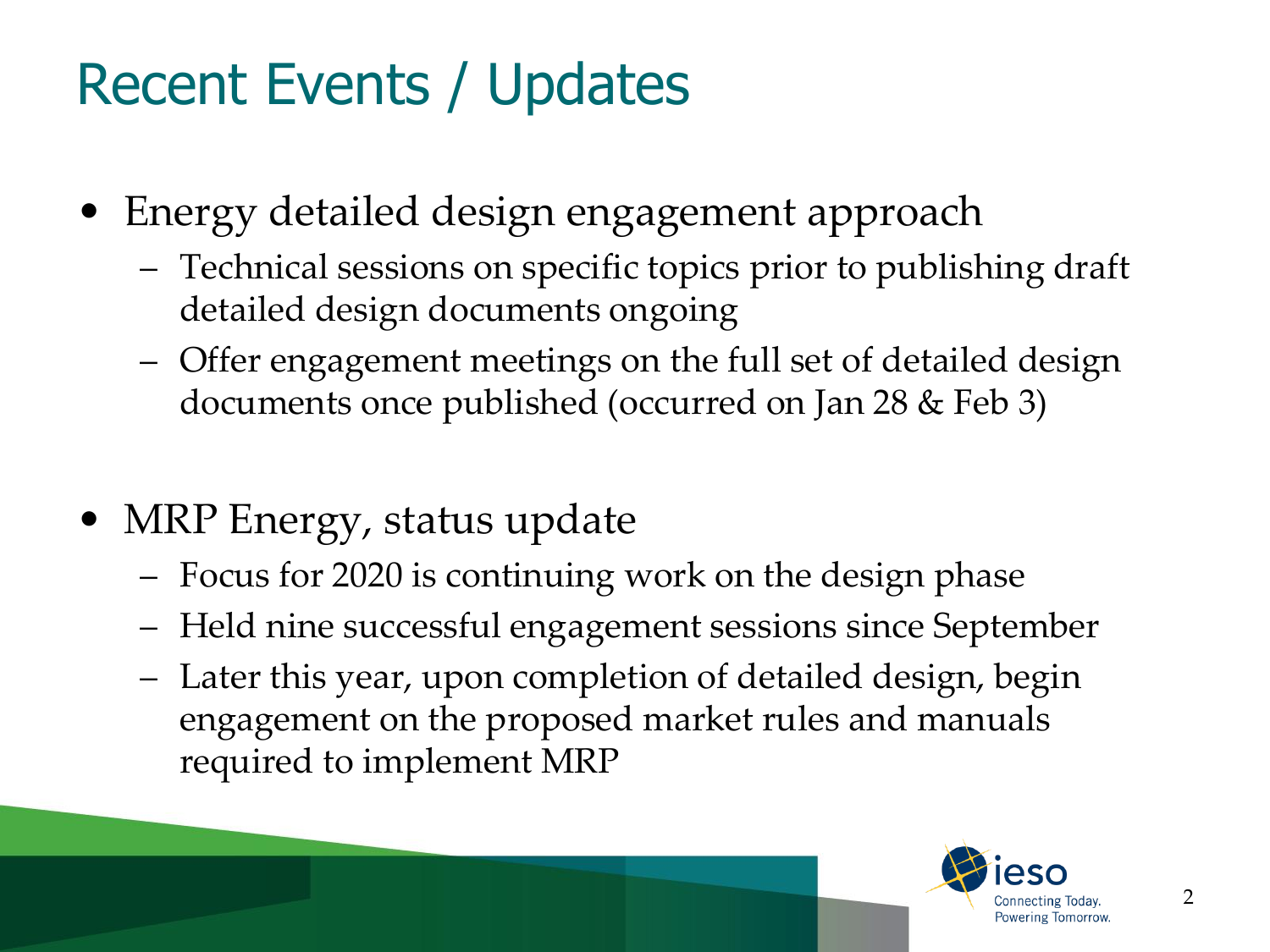### Engagement on Detailed Design

Engagement on the energy stream detailed design included **Technical Sessions** to compliment the more traditional meeting/webinar format.

- Objective: Inform the detailed design documents to ensure the IESO was aware of viewpoints or concerns in advance of publishing the draft design
- Format: Participants were provided reading material in advance, to lead to and active discussion on specific aspects of design in a focused setting
- Outcome: IESO has found the input and discussions prior to and during the technical sessions to be very informative and helpful in completing draft design documents
- Next Meetings: Detailed discussion on Negative Pricing (Feb 13) and Pseudo Units (Feb 27)

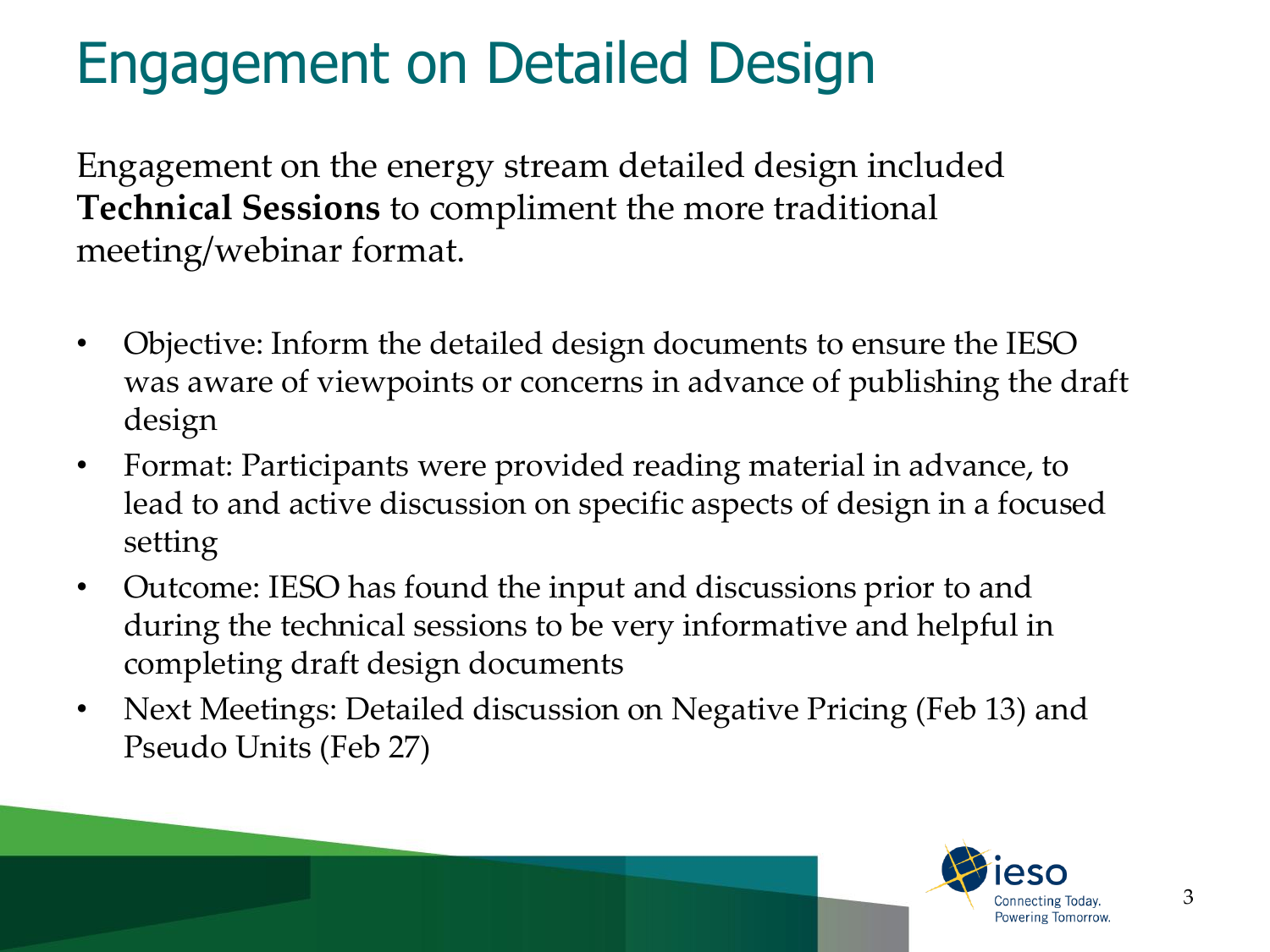### Detailed Design Release Schedule

| Date              | <b>Design Document Topics</b>                                                                                                                                                             |
|-------------------|-------------------------------------------------------------------------------------------------------------------------------------------------------------------------------------------|
| November 28, 2019 | Overview<br>Authorization and Participation<br><b>Prudential Security</b><br><b>Facility Registration</b><br><b>Revenue Meter Registration</b><br>Market Billing and Funds Administration |
| March 26, 2020    | Market Power Mitigation<br>Publishing and Reporting Market Information                                                                                                                    |
| May 5, 2020       | Grid and Market Operations Integration<br>Offers, Bids and Data Inputs<br><b>Market Settlements</b>                                                                                       |
| July 27, 2020     | Day-Ahead Market Calculation Engine<br><b>Pre-Dispatch Calculation Engine</b><br><b>Real-Time Calculation Engine</b>                                                                      |
|                   | 4<br><b>Connecting Today.</b>                                                                                                                                                             |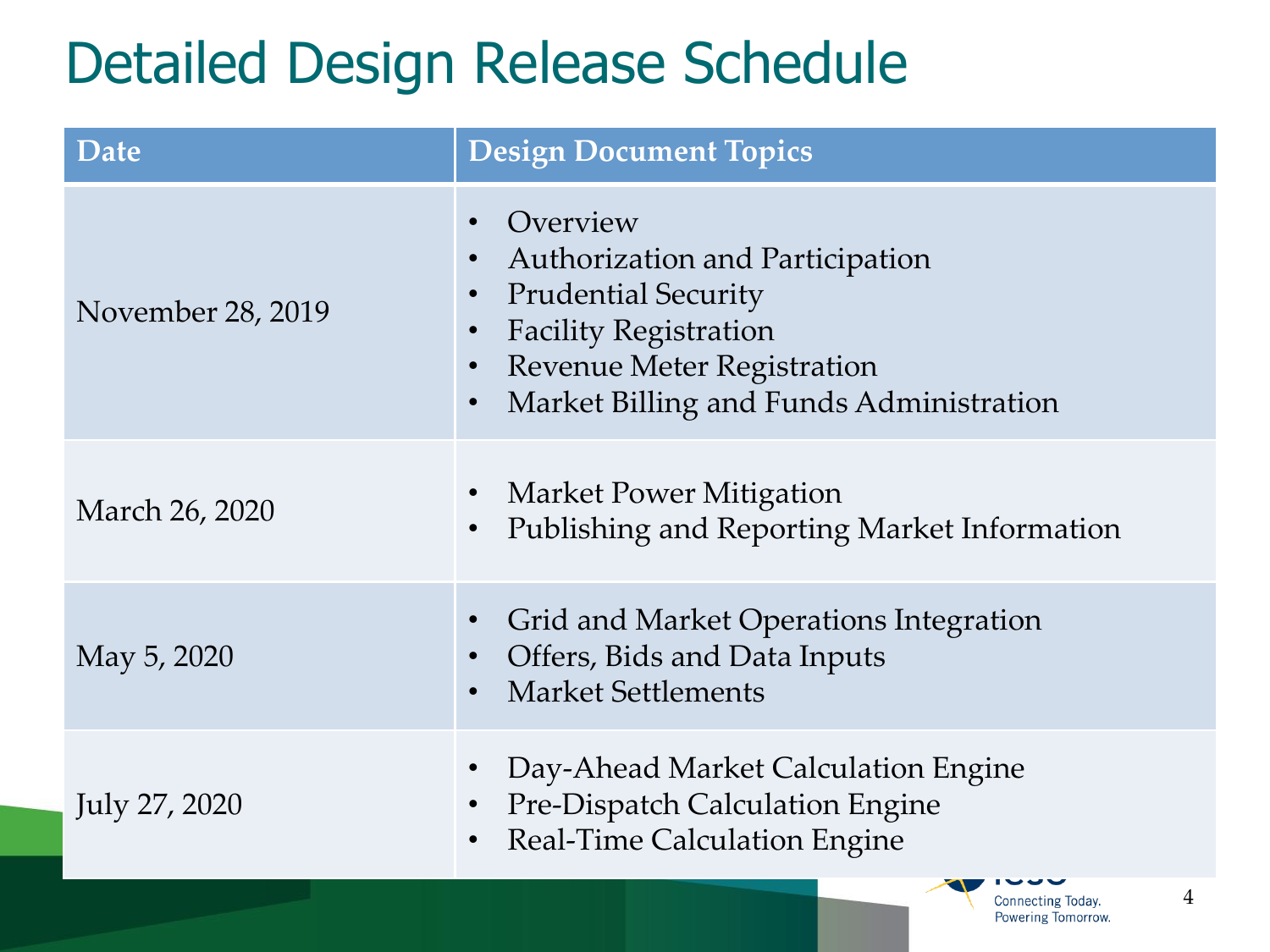### Next steps

- Stakeholder feedback on the November release of detailed design documents is due by early March
	- Feedback received will be posted with an IESO response
	- May necessitate further consultation with stakeholders
- Next batch of energy detailed design documents to be released on March 26
- To register for MRP engagement sessions, please contact [engagement@ieso.ca](mailto:engagement@ieso.ca)

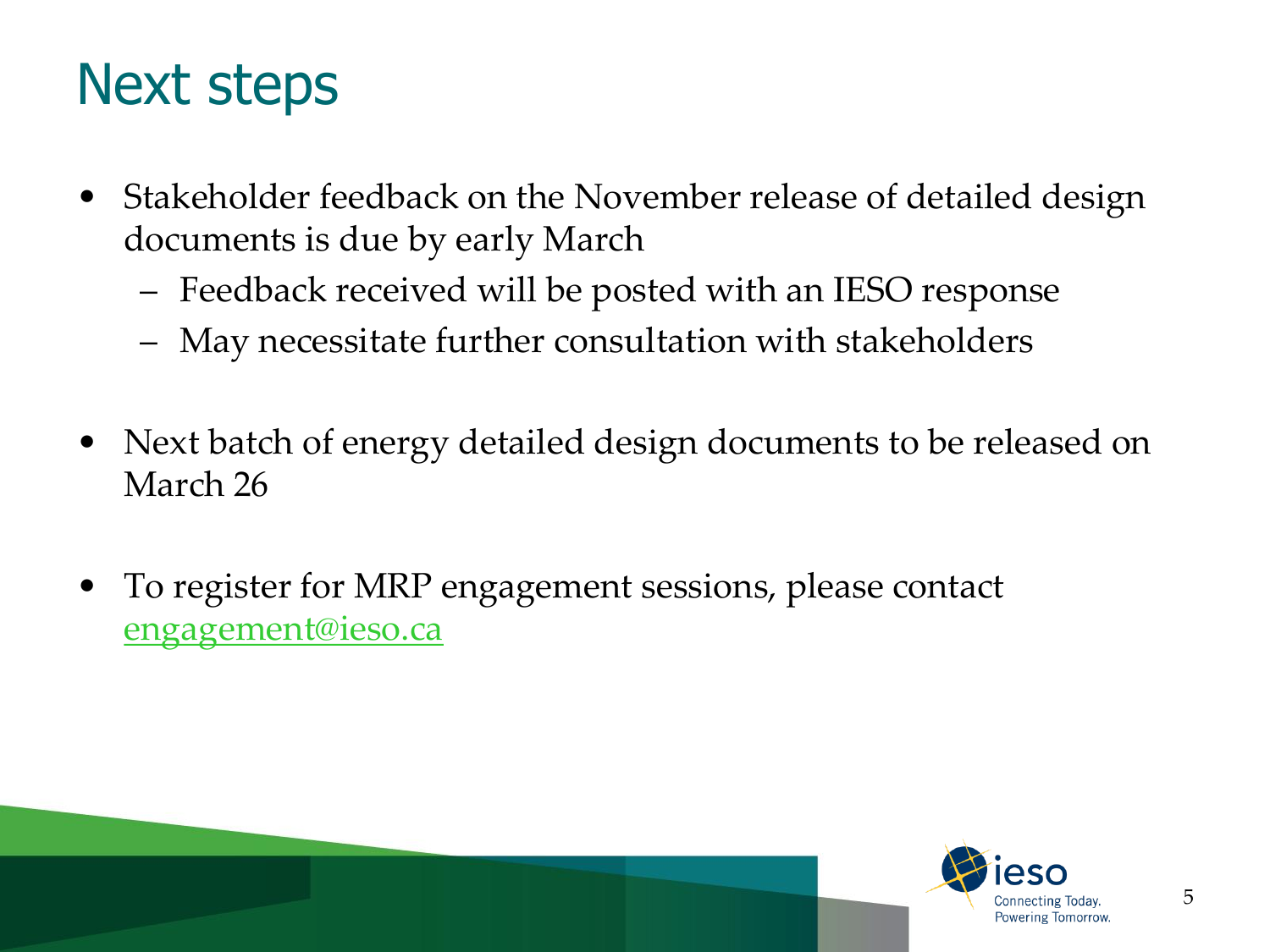# Capacity Auction Update

#### **Update for Stakeholder Advisory Committee**

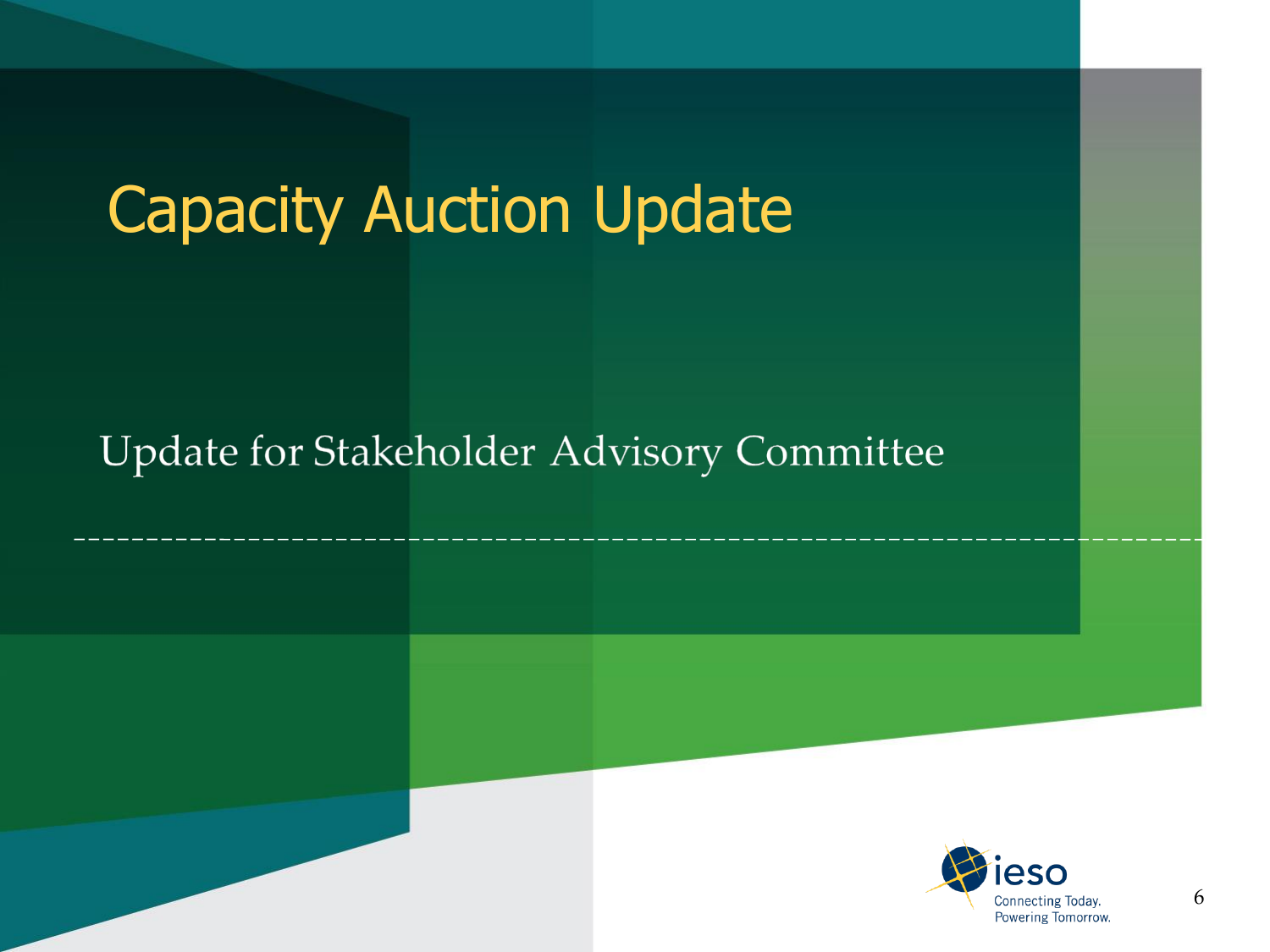### Outcome of OEB decision (TCA Phase 1 Rules)

- On January 23, OEB issued a decision to lift the stay of the operation of the capacity auction market rule amendments
- IESO will move forward with evolving the demand response auction into a broader capacity auction
- While the stay is lifted, this decision does not impact those who participated in the December 2019 Auction

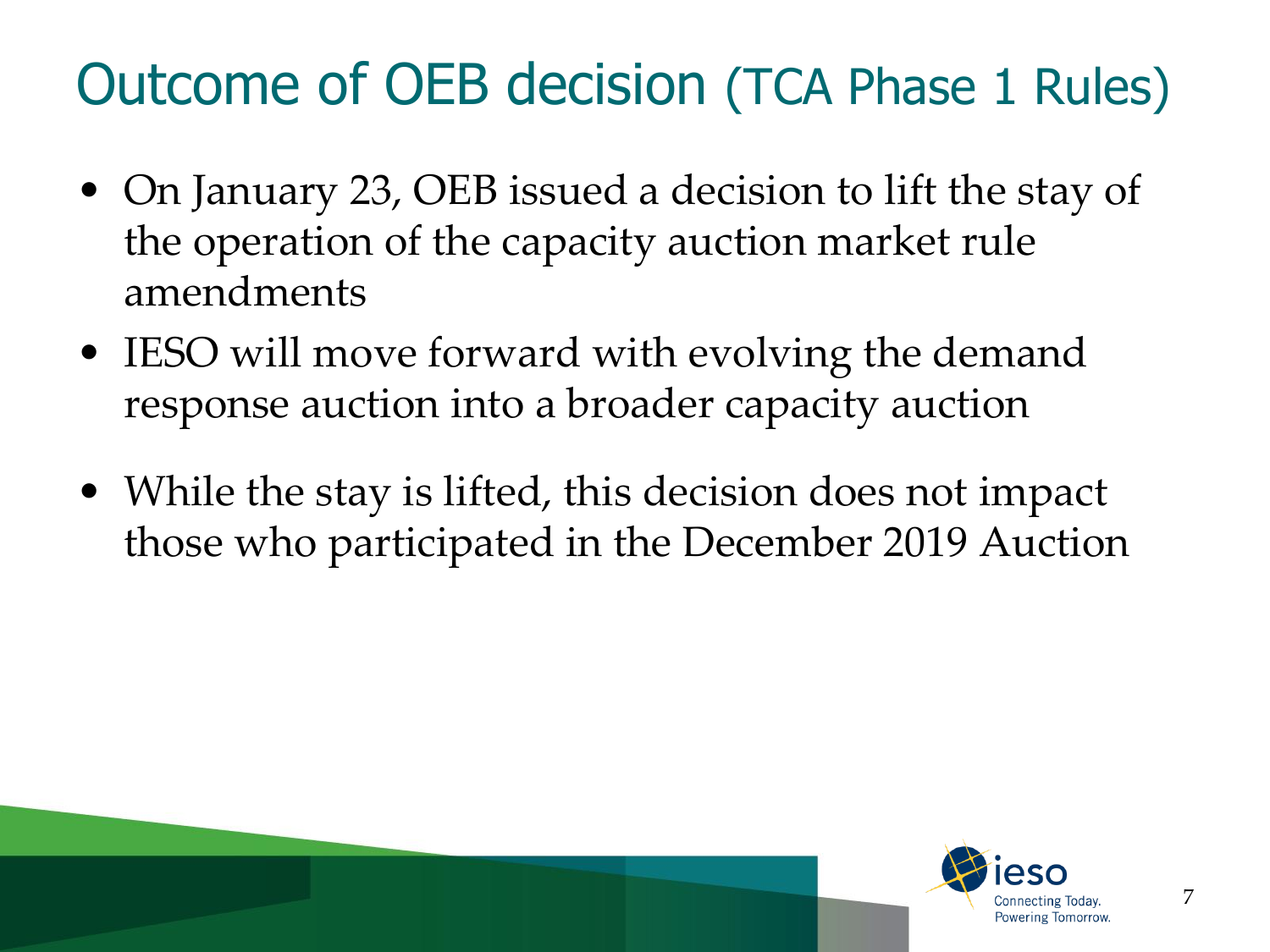# June 2020 Auction

- The first Capacity Auction will take place in June 2020 and include participation from:
	- demand response providers
	- dispatchable generators with expired contracts
	- system-backed imports
	- storage resources without existing capacity contracts
- Engagement on design which included a review of the proposed market rules (and market manuals) for Technical Panel was completed in January 2020
- The IESO's Technical Panel reviewed the proposed June 2020 auction market rules at its February 4 meeting and recommended to post for stakeholder comment

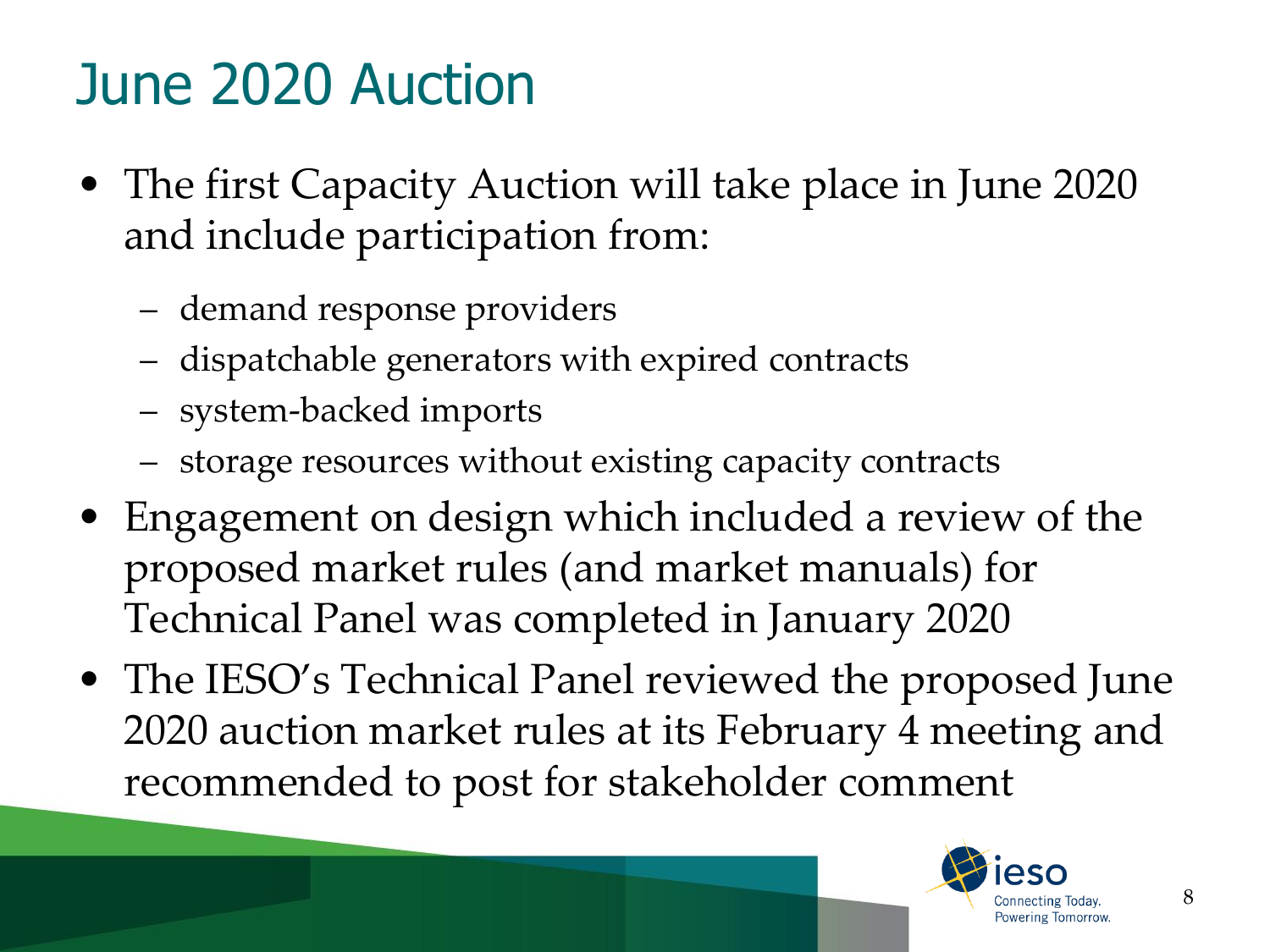# Timeline – June 2020 Capacity Auction



9

Powering Tomorrow.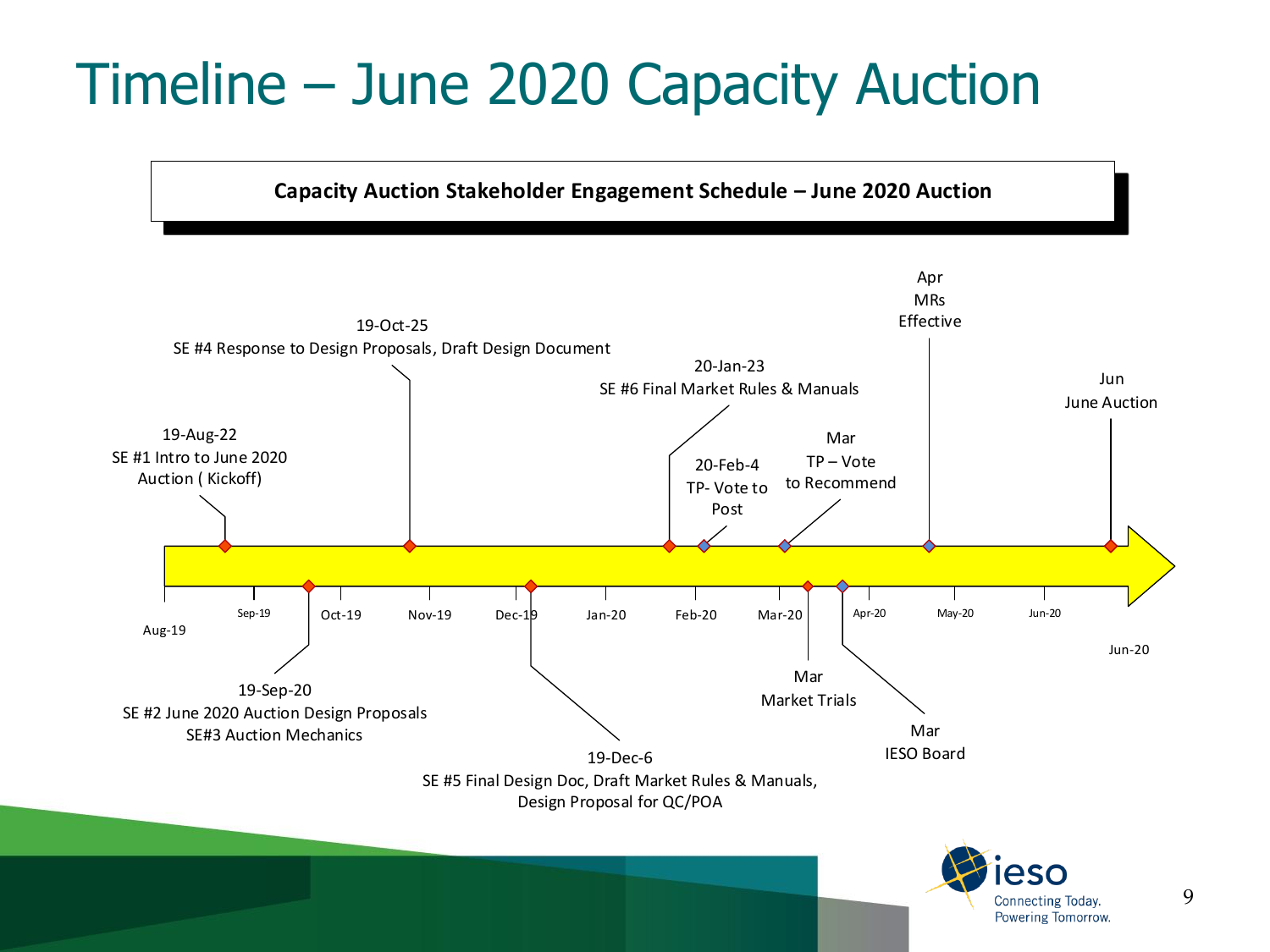# December 2020 Auction – Design Update

- The auction will include the following design features, currently under review by stakeholders:
	- Broadening participation with Resource-backed Capacity Imports and Self-Schedulers
	- Market Power Mitigation mechanisms
	- Qualification of Capacity, and enhanced obligation
	- Updated Reference Price and Maximum Auction Clearing Price
- A complete set of design features will be available in the upcoming design document that will be released on February 20 (one week before the next meeting)
- Auction date will be revised to March 2021
	- Enables additional time to carry out the pre-auction period for market power mitigation and qualification of capacity processes
	- Provides opportunity to incorporate changes from ongoing work through Energy Payments engagement and Demand Response Working Group

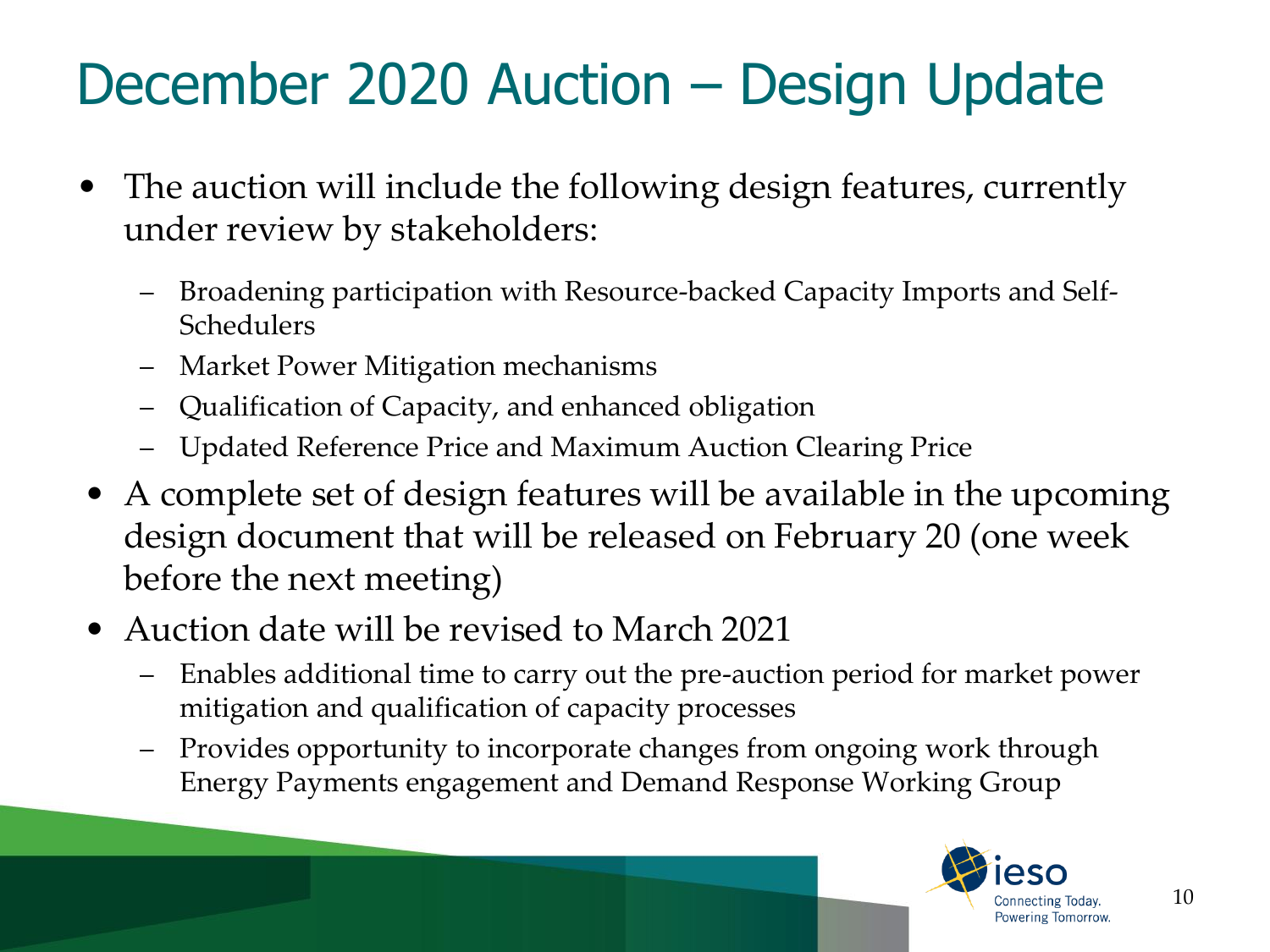### Timeline – March 2021 Capacity Auction Formerly December 2020